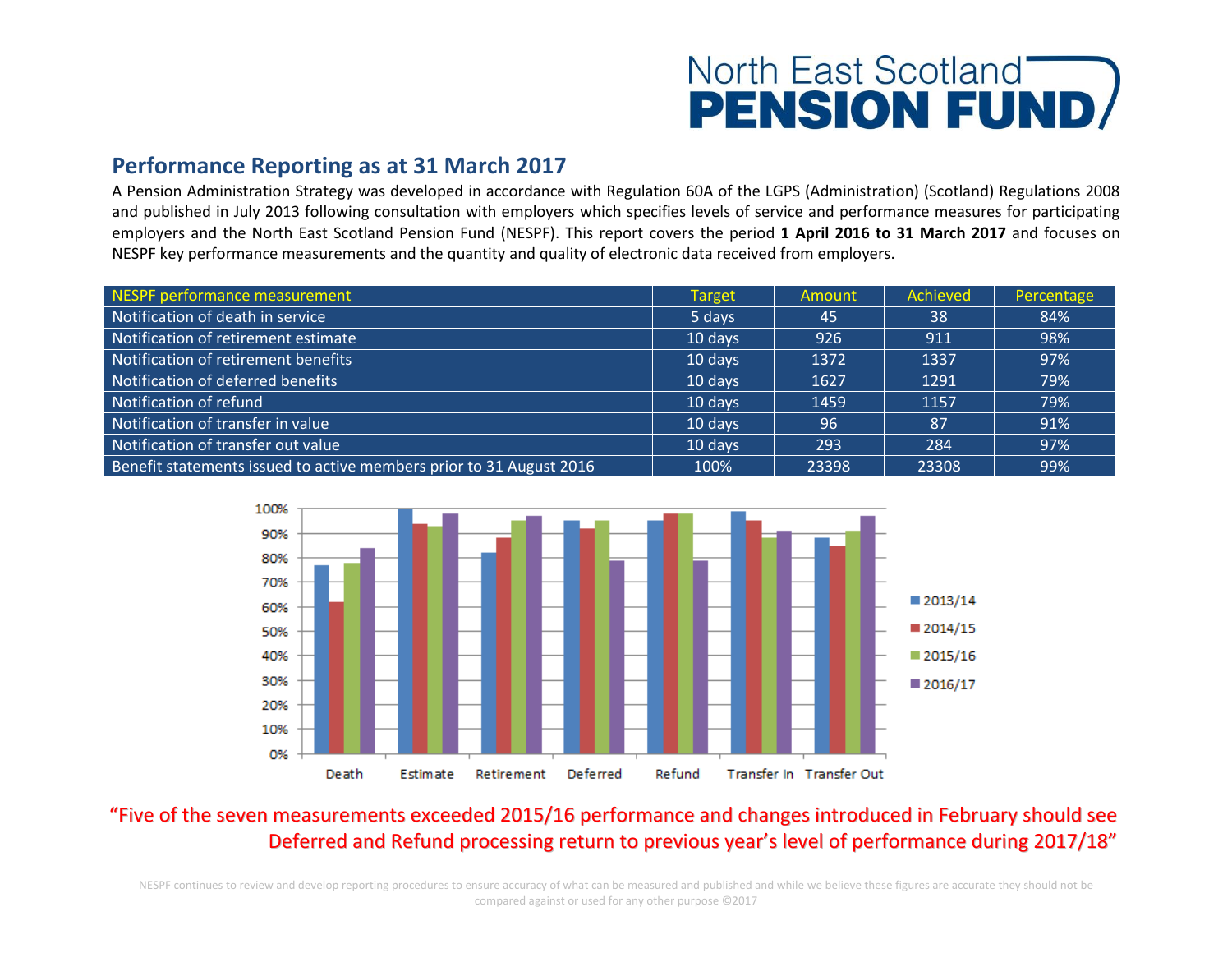# **North East Scotland<br>PENSION FUND**

# **Electronic Data Quantity from Employers**

NESPF provide 2 methods of communication for employers to securely submit electronic data as detailed in the Pensions Administration Strategy:

- Employer Services is available to all employers for starter, amendment and leaver interfacing
- I-Connect is available to large employers for event processing including starters, amendments, leavers, contributions, salaries and CARE pay

| <b>Employer Services interface updates during 2016/17</b> |            |         |  |  |  |  |  |
|-----------------------------------------------------------|------------|---------|--|--|--|--|--|
| Starters                                                  | Amendments | Leavers |  |  |  |  |  |
| 207                                                       | 80         | 104     |  |  |  |  |  |

| <b>I-Connect event processing during 2016/17</b> |             |         |                      |                 |                 |  |  |  |
|--------------------------------------------------|-------------|---------|----------------------|-----------------|-----------------|--|--|--|
| <b>Starters</b>                                  | 'Amendments | Leavers | <b>Contributions</b> | <b>Salaries</b> | <b>CARE Pay</b> |  |  |  |
| 4029                                             | 12430       | 3256    | 184205               | 178650          | 176274'         |  |  |  |

### "Monthly file submissions from I-Connect improves the accuracy of member data held on the pension administration system"

| Total amount of electronic updates provided by employers during 2016/17 | 559,235 |
|-------------------------------------------------------------------------|---------|
|                                                                         |         |

For more information on electronic data submission please contact Employer Relationship Team a[t employer@nespf.org.uk.](mailto:employer@nespf.org.uk)